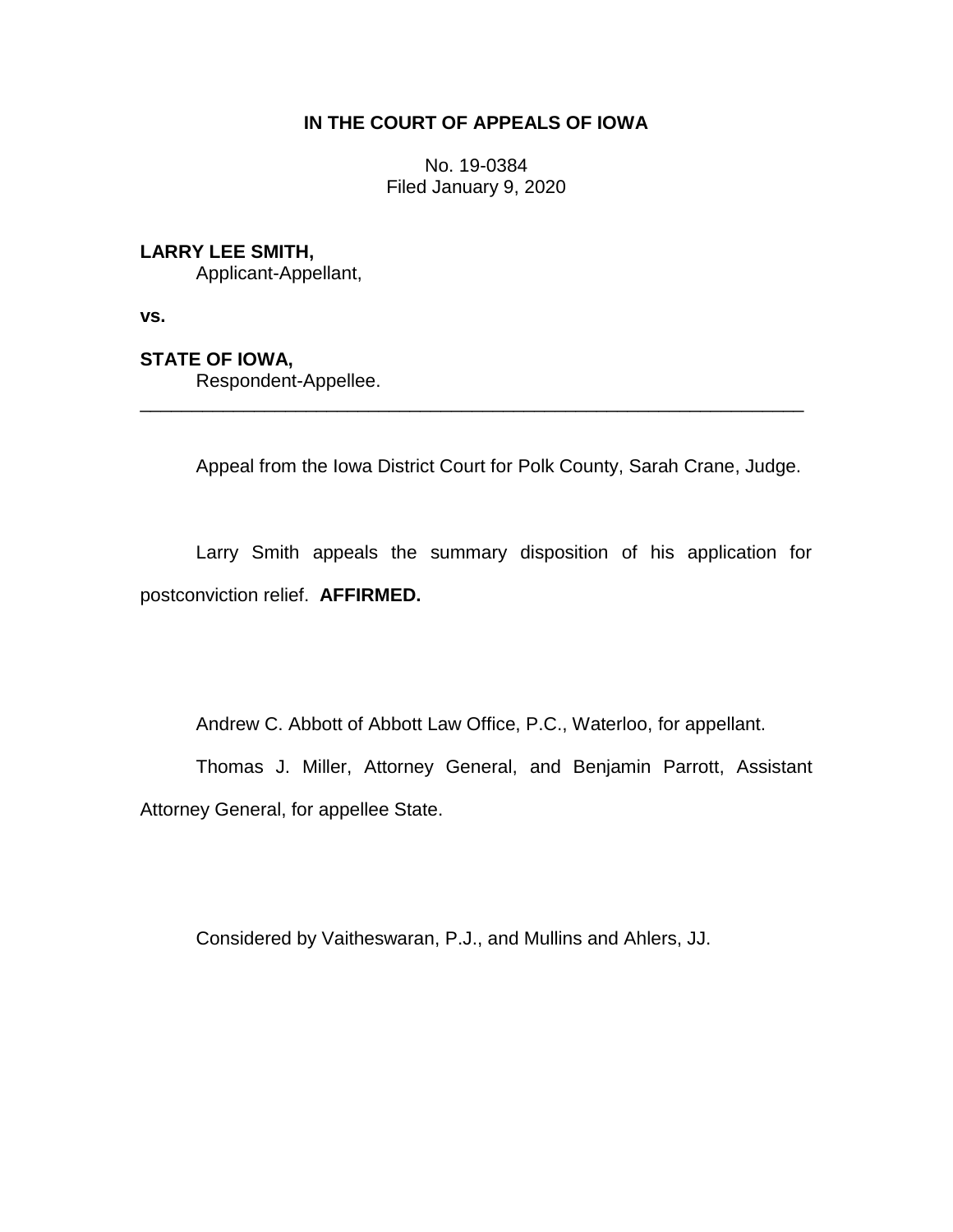**MULLINS, Judge.**

 $\overline{a}$ 

In 1991, Larry Smith entered an *Alford* plea<sup>1</sup> to indecent contact with a child. He was sentenced to an indeterminate term of imprisonment not to exceed two years. He was given credit for time served, and the remainder of the sentence was suspended.

In 2018, Smith filed an application for postconviction relief forwarding generic claims for relief. He supplemented his application with claims of ineffective assistance of counsel. At the time, Smith was apparently under an involuntary commitment in Missouri. Pursuant to Iowa Code section 822.6 (2018), the State moved for summary disposition of Smith's application as being filed outside the statute of limitations contained in section 822.3. The State also argued the court had no jurisdiction to intervene in Smith's involuntary commitment in a different state. Following the filing of a plethora of pro se motions and a resistance to summary disposition, the court entered an order granting the State's motion. The court concluded Smith's application was outside the three-year statute of limitations and no exceptions to the time bar applied.

Smith appeals. He argues "the district court failed to consider equitable tolling as a factor in determining if his claim was time barred." We agree with the State that the equitable-tolling argument has not been preserved for our review, as the argument was neither raised or—as conceded by Smith in his argument decided by the district court. *See, e.g.*, *Meier v. Senecaut*, 641 N.W.2d 532, 538

<sup>1</sup> *See North Carolina v. Alford*, 400 U.S. 25, 37 (1970) ("An individual accused of [a] crime may voluntarily, knowingly, and understandingly consent to the imposition of a prison sentence even if he is unwilling or unable to admit his participation in the acts constituting the crime.").